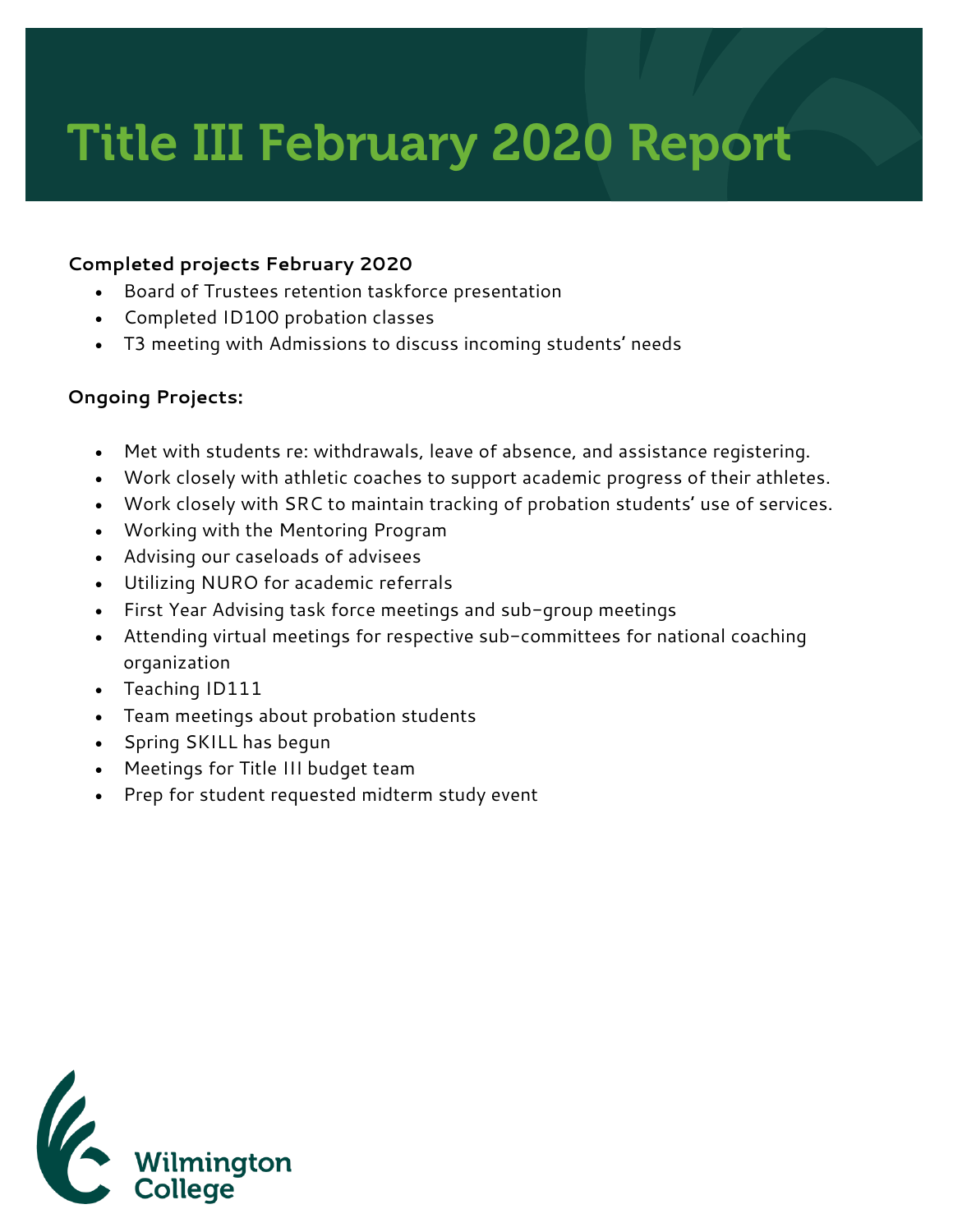# **Below is the record of contact for the method and reason for contact from SSCs.**

| <b>Method of Contact</b>   | #   |
|----------------------------|-----|
| Email                      | 155 |
| In Person                  | 76  |
| <b>Contact with Parent</b> | Ω   |
| Phone Call                 | Ω   |
| Text Message               | 1   |
| <b>Reason for Contact</b>  |     |
| Academic Advising          | 21  |
| Academic Progress Report   | 24  |
| Academic Referral          | 74  |
| Coaching Session           | 37  |
| <b>Group Presentation</b>  | Ω   |
| Mass Outreach              | 34  |
| Other                      | 22  |
| Probation                  | 20  |
| WD/LOA                     | 1   |
| Duplicated                 | 93  |
| Unduplicated               | 141 |
|                            |     |

#### **Mental Health:**

# **Completed Programs -February 2020**

- Mental health presentation in classes (16 Students)
- Test anxiety presentation in classes (5 students)

# **Ongoing Programs**

- Facilitation and management of SKILL
- Working with athletic coaches to support academic progress of their athletes
- Campus outreach and presentations